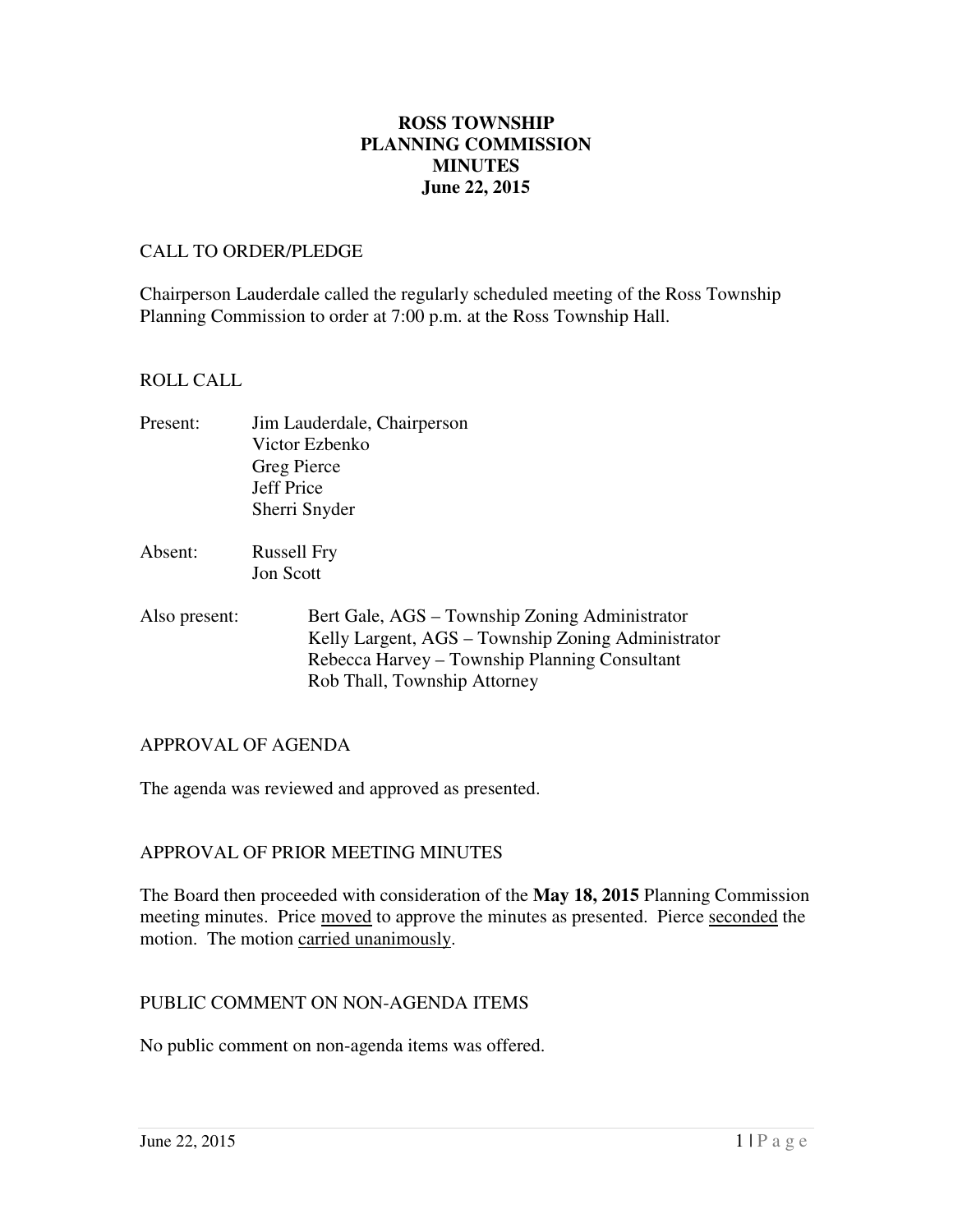# NEW BUSINESS

### 1. Foundations Recovery Network

 Chairperson Lauderdale explained that representatives of Foundations Recovery Network were present to discuss their interest in the Yarrow Golf Resort and Conference Center. Richard Rodgers, Chief Operating Officer of Foundations Recovery Network, provided a brief description of the company and referenced several letters of recommendation provided from other communities in which FRN is located.

 Krista Gilbert, a Group CEO for FRN (Michael's House, Palm Springs, CA) presented an overview of FRN's network of treatment centers, noting elements of the facilities and resident profiles. She further detailed civic benefits FRN provides as a community partner. She then explained the attributes of the Yarrow site for FRN occupancy and reviewed the limited impact that FRN operations would have on area properties.

 Terry Schley of Schley Architects noted that a formal use application had not yet been submitted by FRN in that they are still in the property acquisition stages. He stated that a productive meeting with the Township Supervisor and AGS had already occurred and that a meeting with the Planning Commission was desired to obtain a full understanding of the applicable review/approval process and to discuss any issues/questions.

 John Deyo questioned the future of the existing golf course on the Yarrow site. Rodgers responded that it will be proposed to revert back to its natural state. In response to Board questions, he also noted the following:

- A 100 bed facility will be proposed for the Yarrow site.
- Residents are expected to be largely from the Midwest.
- It will be a voluntary treatment center . . with visitation allowed.
- - Emergency response personnel will be available on site in conjunction with transfer relationships that will be established with area hospitals.
- No alternate sites in the area are being considered.
- Enhancement of waterfront access on the property will be proposed.

 The Board referenced the definition of 'Retreat and Educational Center' set forth in the Zoning Ordinance and agreed as to its application to the FRN use proposal. It was further noted that a 'Retreat and Educational Center' is currently a Special Land Use within the R-R Rural Residential District (Section 5.3 O.) and that the standards for same set forth in Article 20, Item 24. will apply. It was confirmed that the Yarrow property is located within the R-R District.

 FRN was advised that the next step will be the submission of Special Land Use Permit and Site Plan Review applications for Planning Commission consideration.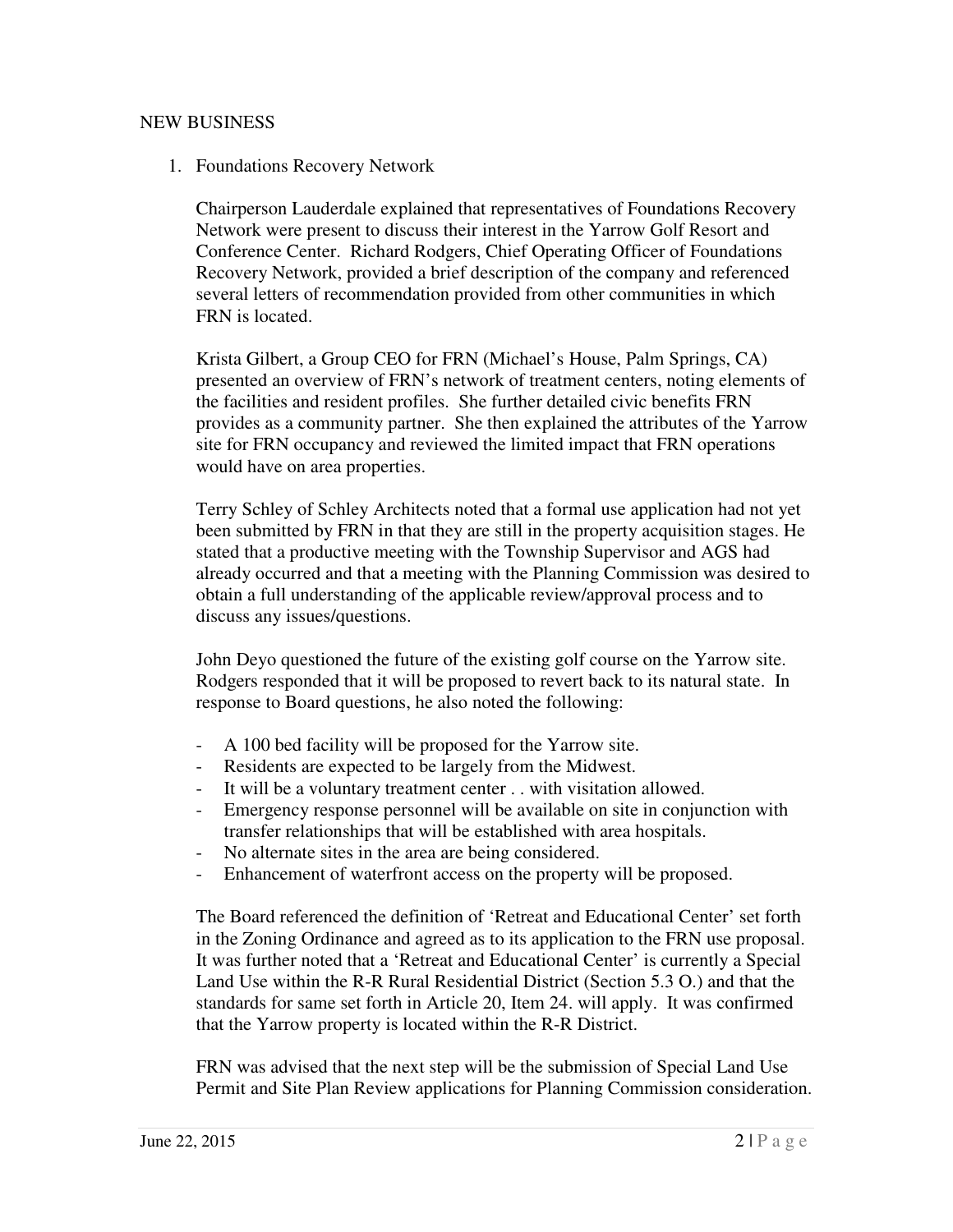They were advised to work with AGS and Harvey in the development of the requisite site plan.

2. Public Hearing – Heather's Little Wonders Daycare

 The next matter to come before the Board was consideration of the request by Heather Putt for special land use permit/site plan review for a group day care  home *(for more than 6 but less than 12 minor children)*. The subject property is located at 7906 North 44<sup>th</sup> Street and is within the R-1 District.

Chairperson Lauderdale opened the public hearing.

 Gale referenced the application material and summary review provided on the request. He noted that a 'Group Day Care Home' is a Special Land Use within the R-1 District (Section 6.3 H.) and that the standards for same set forth in Article 20, Item 23. will apply.

 Heather Putt was present on behalf of the application. She stated that she currently operates a day care out of her home on the subject site but is limited to the care of 6 minor children. She explained that she would like to become a 'group day care home' and increase her license to the care of 12 minor children. Putt noted that she does not intend to make any changes to the existing house but that she does propose to install a fence pursuant to the requirements of Article 20, Item 23.

 Jamie Enos, an adjacent neighbor, expressed concern regarding the potential for an increase in traffic in the area and questioned how drop offs on the site would occur. Putt responded that drop offs are spread throughout the day due to school schedules, etc. She further noted that many of the children at her home are siblings which will limit the number of separate site visits.

 Putt confirmed that no changes to the property are proposed except for the installation of a fence as required by Ordinance. Enos stated that the proposed fence will not be visible from their property and is acceptable.

 James Fry questioned the impact that a group day care facility will have on adjacent property regarding the need for liability insurance. Attorney Thall explained that the situation will not change from what exists today.

 No further public comment was offered on the matter and the public comment portion of the public hearing was closed.

 The Board proceeded with a review of the application pursuant to Article 20, Item 23 – Group Day Care Home. The following findings were noted: the property is not located within 1500 ft of any facility identified by Subsection A.1.; the Sketch Plan and related aerial photo reflect the establishment of a fence to enclose the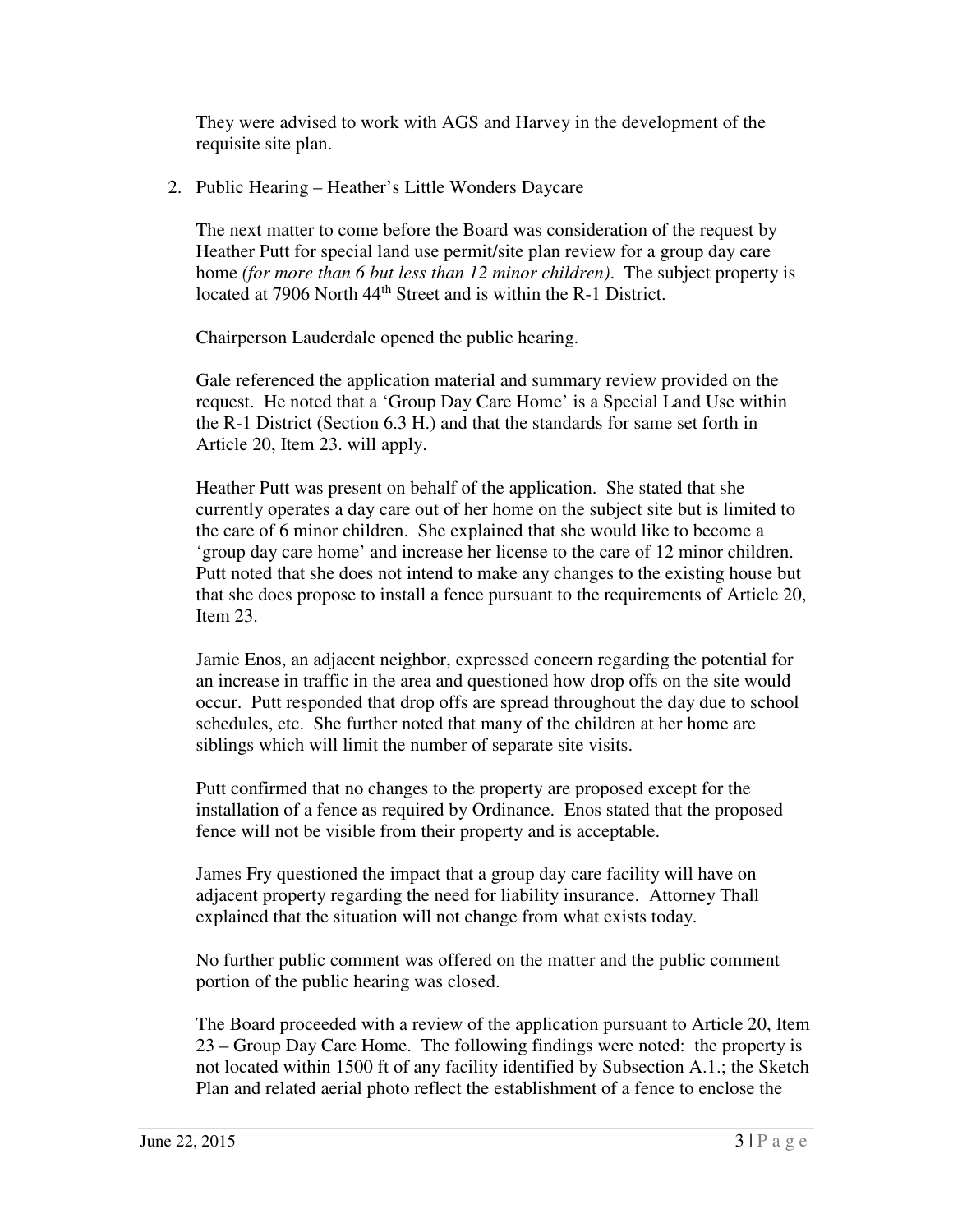existing outdoor play area pursuant to Subsection B. – it was noted that the fence shall be at least 48 inches high and non-climbable in design; minimal proposed site changes will serve to maintain the residential characteristic of the neighborhood; hours of operations will continue to meet Subsection D.; and, no sign is proposed at this time.

 In consideration of the Special Land Use Criteria set forth in Section 19.3, the Board concluded the following: the proposed group day care home will be compatible with other uses/buildings allowed within the District and with the natural environment; it will not adversely affect public services or facilities serving the area; adequate area for parking and drop off will be provided on the site; and, it will not be detrimental to adjacent properties, the public health, safety and general welfare of the community, or the character of the site. It was noted that the above findings considered that the day care home is an existing facility that proposes only to increase the number of children served from 6 to 12 and that no changes to the existing home or site are proposed, except for the play area fencing.

 It was further noted that the site plan presented was acceptable (per Section 21.4 T.) and that the proposal meets the Site Plan Review Criteria set forth in Section 21.6 B.

 It was reiterated that the above findings were based on the application documents presented and the representations made by the applicant at the meeting.

Price then **moved** to grant Special Land Use Permit/Site Plan Approval for the proposed group day care home on the subject site based upon the review findings of Article 20, Item 23. – Group Day Care Home, Section 19.3 – Special Land Use Criteria, and Section 21.6 – Site Plan Review Criteria, and conditioned upon the installation of a fence around the outdoor play area as proposed and in compliance with Article 20, Item 23. B. Snyder seconded the motion. The motion carried unanimously.

3. Public Hearing – Peter and Diane Smith (Czuk)

 The next matter to come before the Board was consideration of the request by Bruce Blok on behalf of Peter and Diane Smith (Czuk) for special land use permit/site plan review for the proposed construction of a 34 ft x 40 ft residential accessory building on a back lot that will exceed the 10% lot coverage requirement. The subject property is located at 507 South Gull Lake Drive and is within the R-1 District.

 Pierce advised that he would be abstaining from Board consideration of the request in that he owns property within 300 ft of the subject site. *Pierce then exited the meeting.*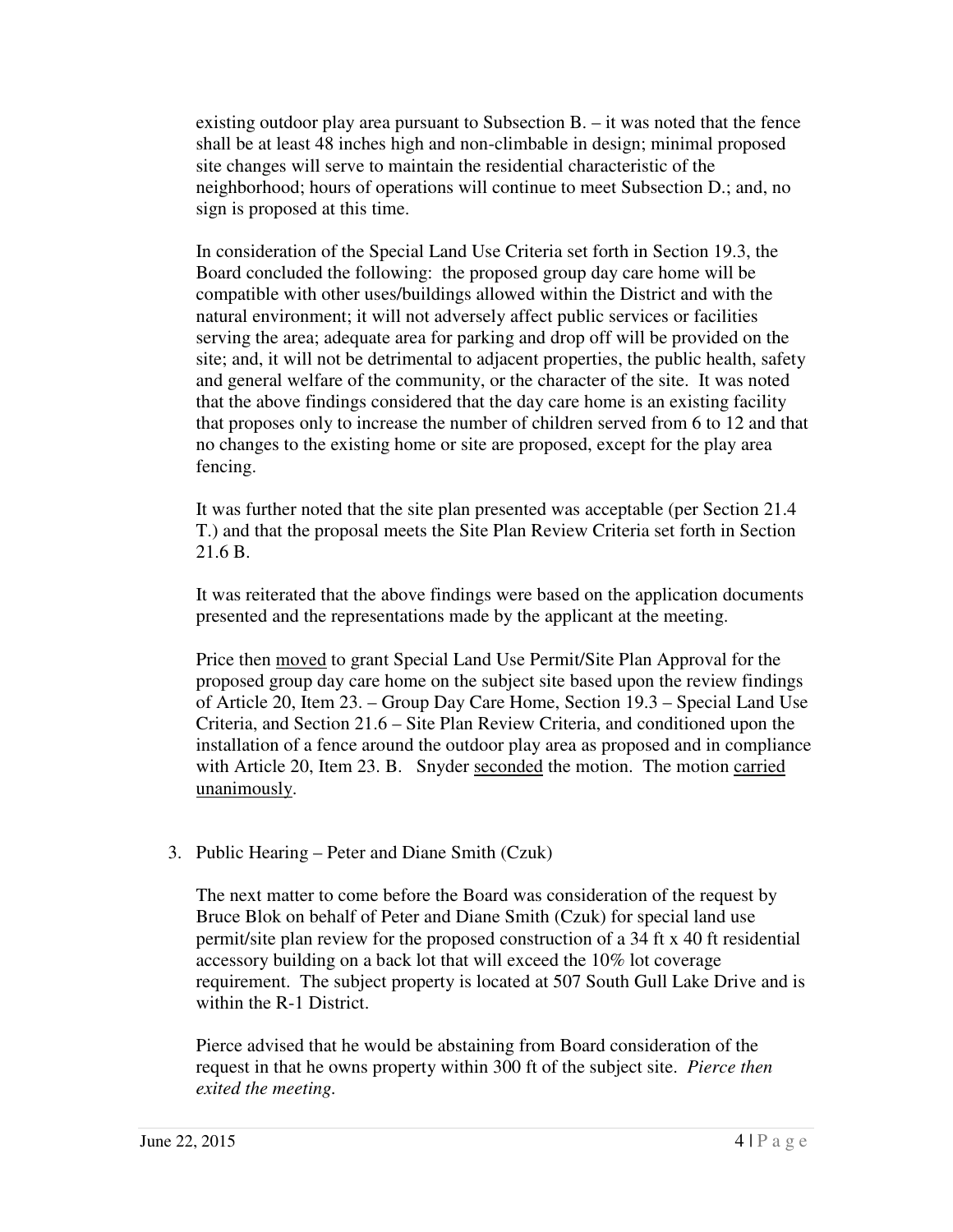Chairperson Lauderdale opened the public hearing.

 Gale referenced the application material and summary review provided on the request. He noted that the subject site is now limited to 10% lot coverage pursuant to Sections 16.1 D. and 18.4 D.

 Bruce Blok was present on behalf of the application. He explained that an existing 30 ft by 40 ft accessory building was recently removed from the site to accommodate the proposed new construction. Blok noted that the building permit application for the project was submitted just after the adoption of Section 16.1 D. and that the application of the lot coverage standard to a back lot now limited his proposal to rebuild the accessory building.

 No public comment was offered on the matter and the public comment portion of the public hearing was closed.

 The Board proceeded with a review of the application pursuant to Section 18.4 D. – residential accessory buildings/structures. It was determined that the subject site is a lawful nonconforming lot due to lot frontage/width and lot area and is subject to the setback reductions and lot coverage increase afforded by Section 22.9. Specifically, a 20 ft front setback, 5 ft rear setback, and 14% lot coverage will be allowed pursuant to Section 22.9. *(Section 22.9 B. authorizes a 41% increase of the 10% lot coverage requirement in that the existing lot area is 41% less than the required lot area.)* 

 It was confirmed that the proposed building will meet building height and location requirements . . . but will exceed the 14% lot coverage requirement. The proposed 1360 sq ft accessory building will result in a 16.5% lot coverage.

 It was further noted that the accessory building is proposed to be used for a purpose incidental to residential uses allowed within the R-1 District. The Board noted that a variance is not required for the proposed accessory building and that the site plan presented is acceptable.

 In consideration of the Special Land Use Criteria set forth in Section 19.3, the Board concluded the following: the proposed accessory building will be compatible with other uses/buildings allowed within the District and with the natural environment; its location on the subject site will not adversely affect public services or facilities serving the area; adequate parking will be provided on the site; and, the proposed accessory building will not be detrimental to adjacent properties, the public health, safety and general welfare of the community, or the character of the site given its proposed use/location and the existing use and land cover of the surrounding properties. It was further noted that the proposed accessory buildings meets the Site Plan Review Criteria set forth in Section 21.6 B.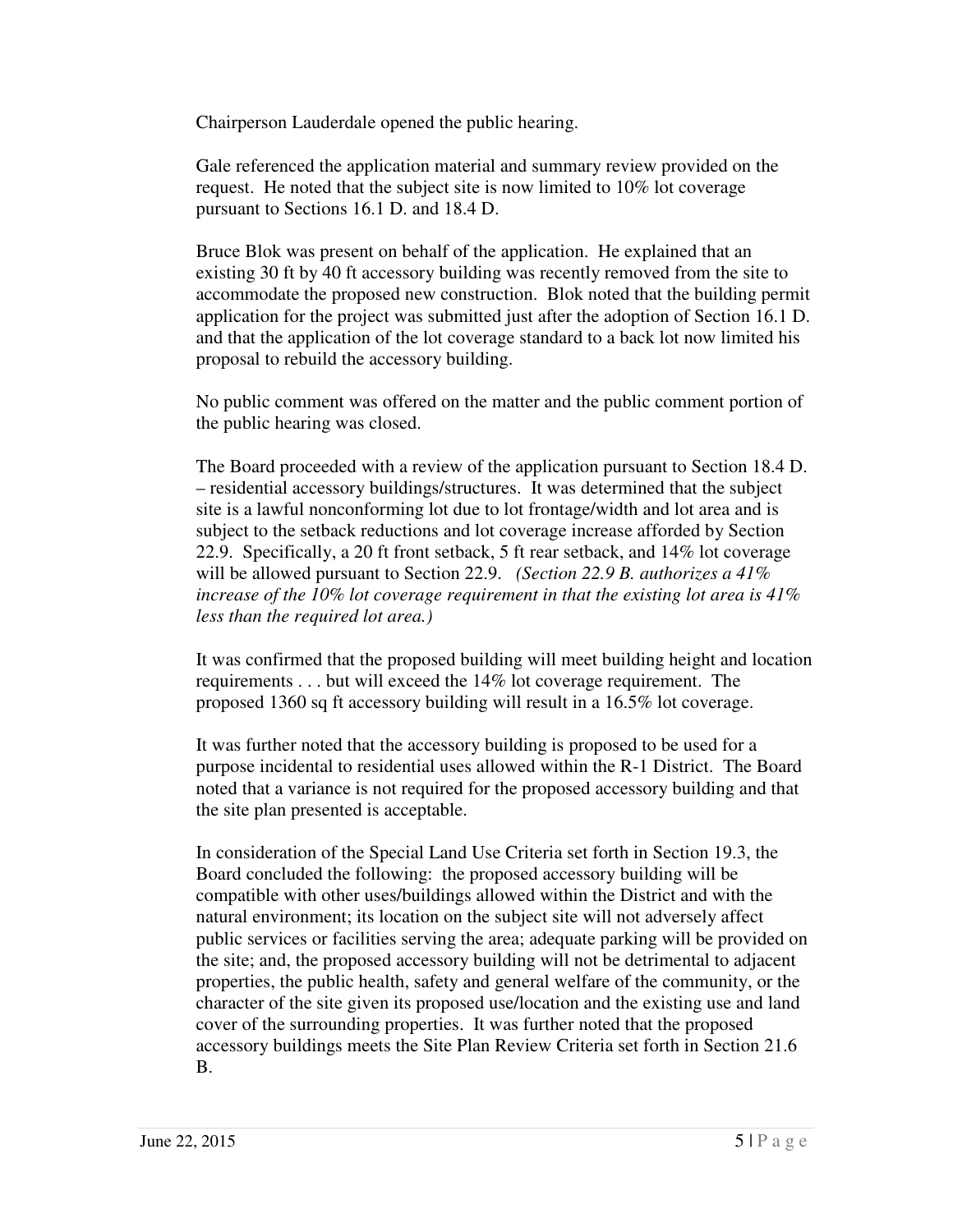It was reiterated that the above findings were based on the application documents presented and the representations made by the applicant at the meeting.

Lauderdale then **moved** to grant Special Land Use Permit/Site Plan Approval for the proposed accessory building on the subject back lot based upon the review findings of Section 18.4 D. – residential accessory buildings/structures and noting its small deviation from the 14% lot coverage requirement, Section 19.3 – Special Land Use Criteria, and Section 21.6 – Site Plan Review Criteria. Snyder seconded the motion. The motion carried unanimously.

 *Pierce returned to the meeting.* 

4. Dock Rental Issue (per AGS)

 Gale referenced correspondence directed to Carol Wight (dated June 3, 2015) regarding dock space rental occurring at 737 South Gull Lake Drive. He has advised the property owner that dock rental is prohibited on the subject site pursuant to Sections 6.2 and 17.2, Zoning Ordinance.

 Gale suggested that the addition of a provision in the Zoning Ordinance that clearly states that private docks in residential areas may not be rented out to nonresidents of the property may be in order.

 It was noted that Section 17.1 – Waterfront Lot Access and Use Regulations is designed to address 'keyholing' in the Township and should provide the coverage requested for dock rental.

 After further discussion, it was determined that Gale would draft text intended to clarify the application of Section 17.1 to a dock rental situation for Board consideration in July.

5. Preliminary Discussion – Conditional Rezoning; Sections 21.4 and 18.4 D.4.; Watershed Protection Strategies

 **Conditional Rezoning**: As requested, Harvey had provided the Board with the conditional rezoning provision from the Prairieville Township Zoning Ordinance. She noted that the provision was drafted by legal counsel and was adopted by Prairieville Township upon recent amendments to the Planning Act authorizing the use of such an approach.

 The Board agreed to review the sample ordinance in preparation for discussion in July.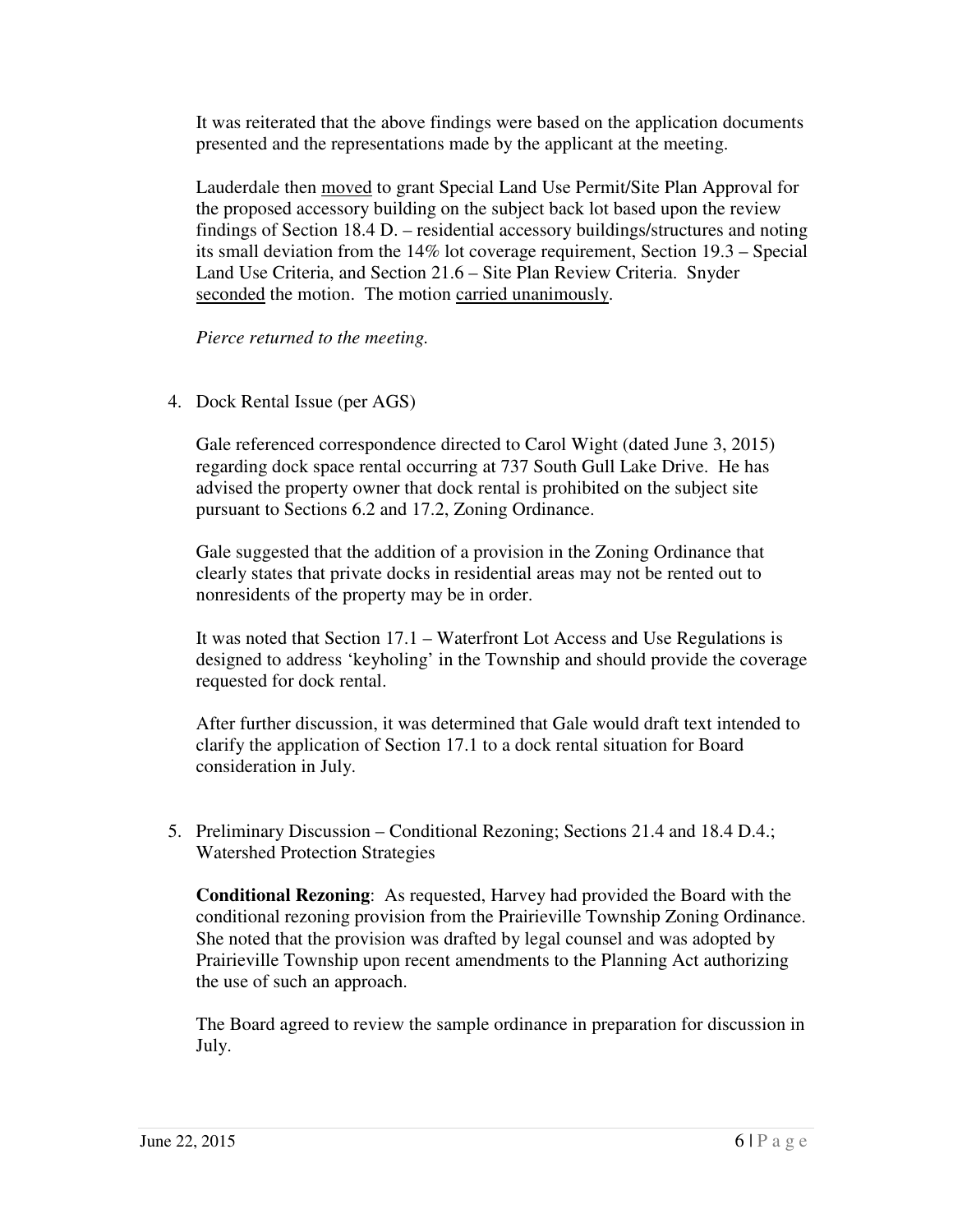**Sections 21.4 and 18.4 D.4**.: Gale noted that 18.4 D.4. allows the Zoning Administrator to waive site plan informational requirements for accessory building proposals. He questioned if the Board felt similar authority for all other site plans was appropriate.

 It was noted that Section 21.11 – Administrative Site Plan Review was recently adopted and already gives the Zoning Administrator some latitude in the review of site plans and that modifying Section 21.4 T. to be consistent with Section 18.4 D.4. would be consistent with that effort.

Harvey was directed to draft text accordingly for Board consideration in July.

 **Watershed Protection Strategies**: As requested, Harvey had provided the Board with copies of the Gull Lake Watershed Resource Protection Guidebook developed for Barry Township, Prairieville Township, Richland Township and Ross Township in 2011.

The Board agreed to review the Guidebook in preparation for discussion in July.

# UNFINISHED BUSINESS

1. Screening Standards

 Chairperson Lauderdale stated that the Board had reviewed examples of good screening standards (provided by Harvey) at the May meeting. It had been agreed that the general approach used in Table A. of the Genoa Township Zoning Ordinance was of interest in that it provided both landscaping and screening standards in an appropriate level of detail.

 As directed, Harvey had drafted text (using Table A. of the Genoa Township Zoning Ordinance as a reference) for Board consideration.

 Due to the lateness of the hour, the Board agreed to postpone discussion of the draft text to the July meeting.

2. Recreation Plan

 Chairperson Lauderdale noted that the Board had been asked to review and prioritize the 'Action Items' set forth in the Recreation Plan so that they may qualify for DNR grants. The Board had agreed in May that Fry would prepare a preliminary prioritization list for Board consideration in June.

 Due to the lateness of the hour and the absence of Fry, the Board agreed to postpone discussion of the matter to the July meeting.